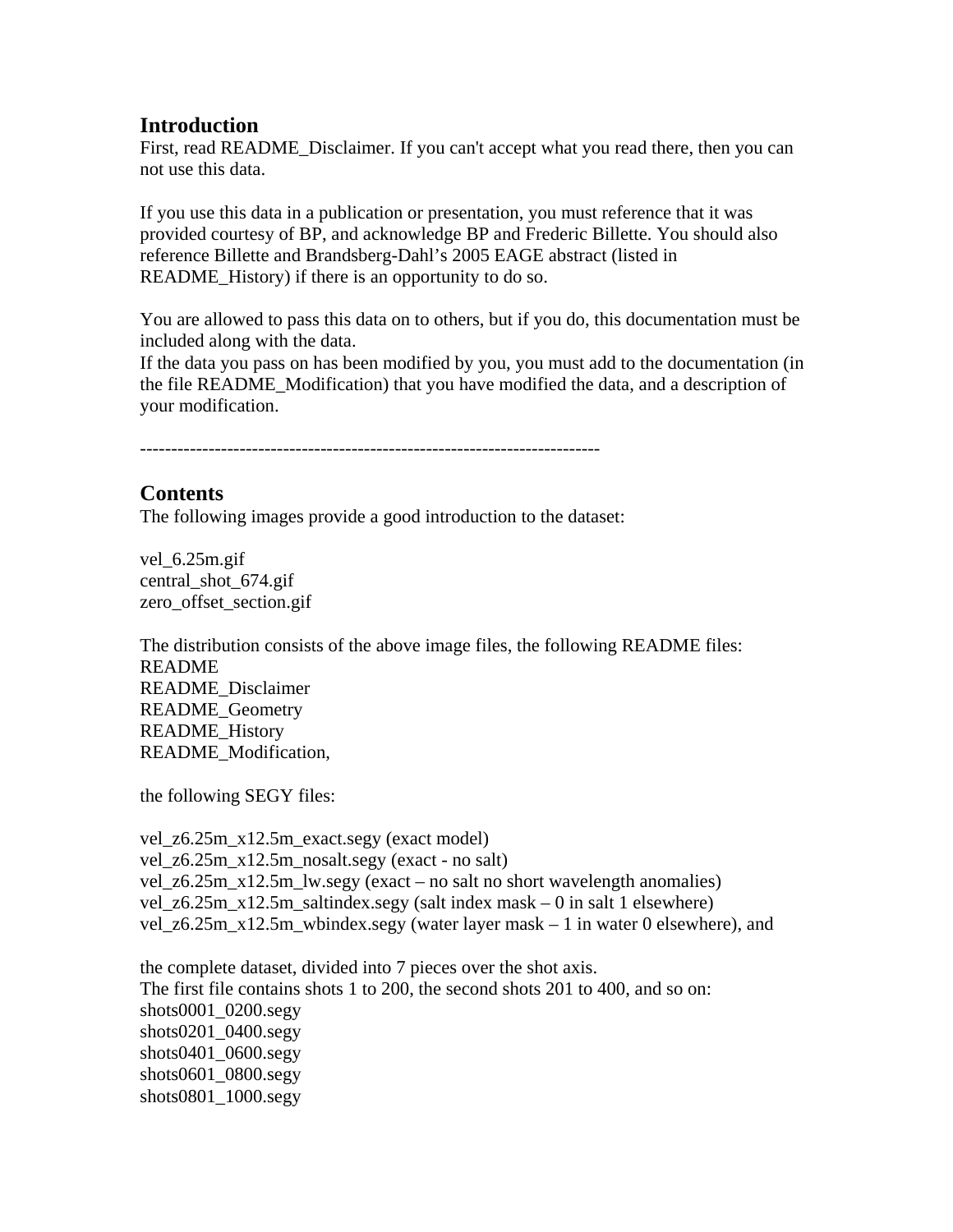shots1001\_1200.segy shots1201\_1348.segy.

--------------------------------------------------------------------------

## **Distribution and disclaimer**

Distribution assembled by:

Frederic Billette BP DWX WL1 8.167 501 Westlake Park Blvd Houston TX 77079

281 366 3545 billetfj@bp.com

Mon Jul 18 16:08:15 CST 2005

README\_Disclaimer: By using these data, you agree to the following disclaimer:

NO WARRANTIES.

--------------

YOU ACCEPT ALL THE MATERIALS PROVIDED "AS IS". YOU ASSUME ALL RESPONSIBILITY FOR THE RESULTS OR USE OF THE MATERIALS. BP MAKES NO REPRESENTATIONS OR WARRANTIES OF ANY KIND INCLUDING, BUT NOT LIMITED TO, THE ACCURACY, RELIABILITY, OR USABILITY OF THESE MATERIALS. ANY USE THAT YOU MAKE OF THE MATERIALS IS AT YOUR OWN RISK.

#### DISCLAIMER.

-----------

BP PROVIDES NO WARRANTIES TO YOU, EXPRESSED, IMPLIED OR STATUTORY, INCLUDING ANY IMPLIED WARRANTIES OF FITNESS FOR A PARTICULAR PURPOSE.

### DAMAGE WAIVER.

--------------

IN NO EVENT WILL BP BE LIABLE FOR ANY DAMAGES, INCLUDING DIRECT, INDIRECT, SPECIAL, INCIDENTAL OR CONSEQUENTIAL DAMAGES, ARISING OUT OF ANYONE'S USE OF OR INABILITY TO USE THESE MATERIALS, OR ANY COPIES PREPARED FROM THESE MATERIALS, EVEN IF BP HAS BEEN ADVISED AS TO THE POSSIBILITY OF SUCH DAMAGES.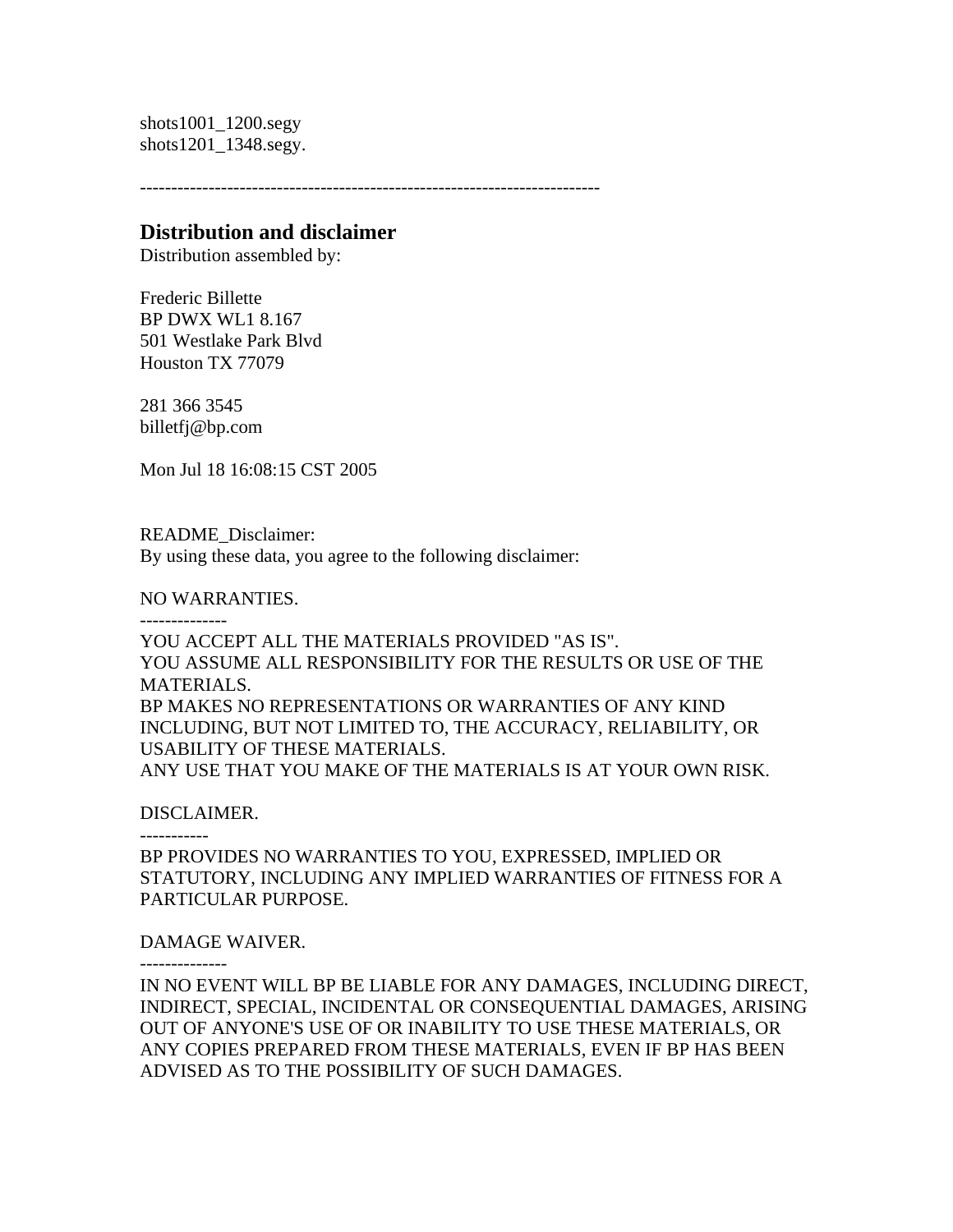#### REDISTRIBUTION.

---------------

YOU AGREE THAT IF YOU SHARE ANY OR ALL OF THIS DATA WITH ANY OTHER PERSON OR ORGANIZATION, YOU WILL ALSO INCLUDE ALL OF THE ASSOCIATED DOCUMENTATION ORIGINALLY INCLUDED WITH THE DATA AND PROVIDED TO YOU, INCLUDING THIS NOTICE, AND THAT THE RECEIVING PARTY ALSO AGREES TO ABIDE BY THESE TERMS AS A CONDITION OF ITS USE. IF THE DATA THAT YOU PASS ON HAS BEEN MODIFIED IN ANY WAY FROM ITS ORIGINALLY DISTRIBUTED STATE, THE MODIFICATION MUST BE DOCUMENTED, AND THAT DOCUMENTATION INCLUDED ALONG WITH THE DATA.

#### README\_Modification:

If you modify these data in any way, document your modification here, and if you pass these data on, include this notice with these data.

Original BP distribution Frederic Billette, BP DWX Houston Mon Jul 18 16:08:15 CST 2005

--------------------------------------------------------------------------

# **Dataset history and reference**

README\_History:

This model was originally created by Frederic Billette and Sverre Brandsberg-Dahl in 2004. The model is 2D. The left side of the model is based on a geological cross section through the Western Gulf of Mexico. The central part the model is a simplified representation of geologic features in the Eastern/Central Gulf of Mexico and off-shore Angola. The right side of the model is a composite representation of velocity issues encountered in the Caspian Sea, North Sea or Trinidad.

The original dataset was calculated using a mixed-domain 2D finite-difference acoustic modeling code.

The model was originally created as a blind test for the Velocity workshop during the 66<sup>th</sup> EAGE international meeting in Paris, France, in June 2004. Some results we presented in June 2005 in Madrid, Spain in the following presentation (abstract attached):

```
@incollection{EAGE-2005-B035, 
 author = {Frederic Billette and Sverre Brandsberg-Dahl}, 
 booktitle = {67th Annual Internat. Mtg., EAGE, Expanded Abstracts}, 
pages = {B035}.
publisher = {EAGE},
title = {The 2004 {BP} velocity benchmark.}year = {2005} }
```